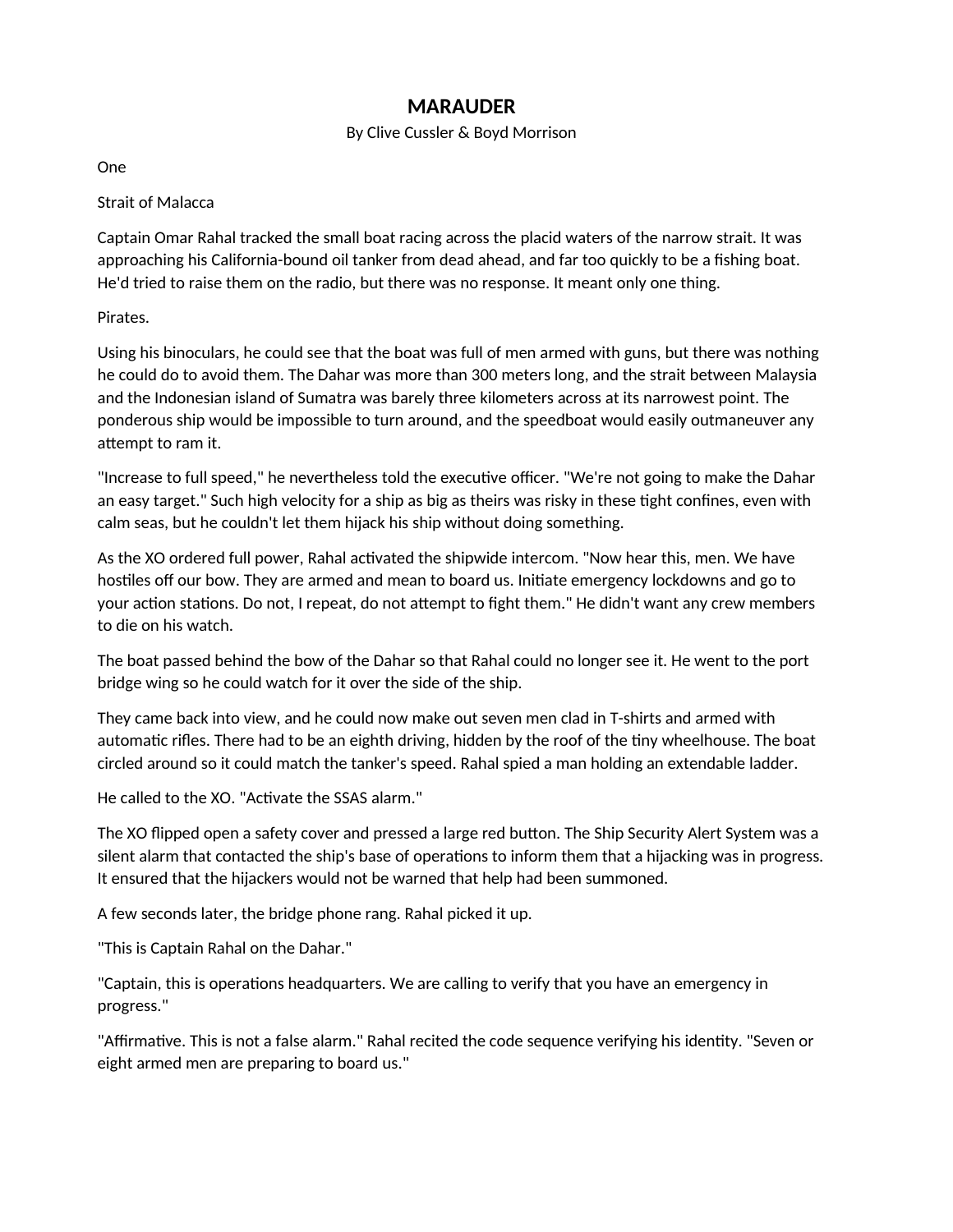"Understood. We have your position and will contact the Malaysian Maritime Enforcement Agency and the Indonesian Sea and Coast Guard. Stay on the line as long as you can. Are there any ships in your vicinity that could render aid?"

"What do we have on our radar?" Rahal asked the XO.

The XO peered at the radar screen and shook his head in dismay. "The closest vessel looks to be a freighter thirty kilometers behind us."

"Even if we stop, it would take her two hours to get here," Rahal spoke into the phone. "What's my ETA on the Coast Guard?"

"The MMEA is scrambling a helicopter in Johor, but the soonest they'll make it to you is ninety minutes. Stay calm and do not resist the hijackers. Help is on the way."

Rahal smirked at the XO. "'Help is on the way,' he says."

"We're going to need it," the XO replied, pointing down at the deck.

The top of the ladder poked above the railing. Rahal dropped the phone and ran out to the bridge wing again. While some of the hijackers had their weapons trained on the railing in case anyone tried to push it away, others began climbing up, several of them carrying large backpacks in addition to their weapons. When seven of them were on deck, they ran toward the superstructure at the rear of the ship.

Rahal got back on the phone. "Headquarters, I have to hang up now. The hostiles are approaching the bridge."

"Good luck, Captain."

Rahal tried to calm himself for the sake of the rest of the bridge crew, but his insides felt like pudding. He hadn't been this shaken since the Iraqis invaded his native Kuwait when he was a teenager working on a fishing boat.

A few moments later, he heard feet pounding up the stairs.

"No sudden moves," Rahal said to his men.

The door was flung open, and three Southeast Asian men burst onto the bridge with their weapons at the ready.

"Don't shoot," Rahal said in English with his hands in the air. "We're unarmed."

A lean and wiry man with scarred flesh where his left ear should have been stepped forward with a menacing grin. He didn't have the rotted teeth of a drug-using robber. This man was a trained professional.

"You are Captain Rahal?" the man said in Indonesian-accented Arabic.

"Yes," Rahal replied in the same language, surprised that the man knew his name. "What do you want?"

"I want your ship. Now I have it."

"And my crew?"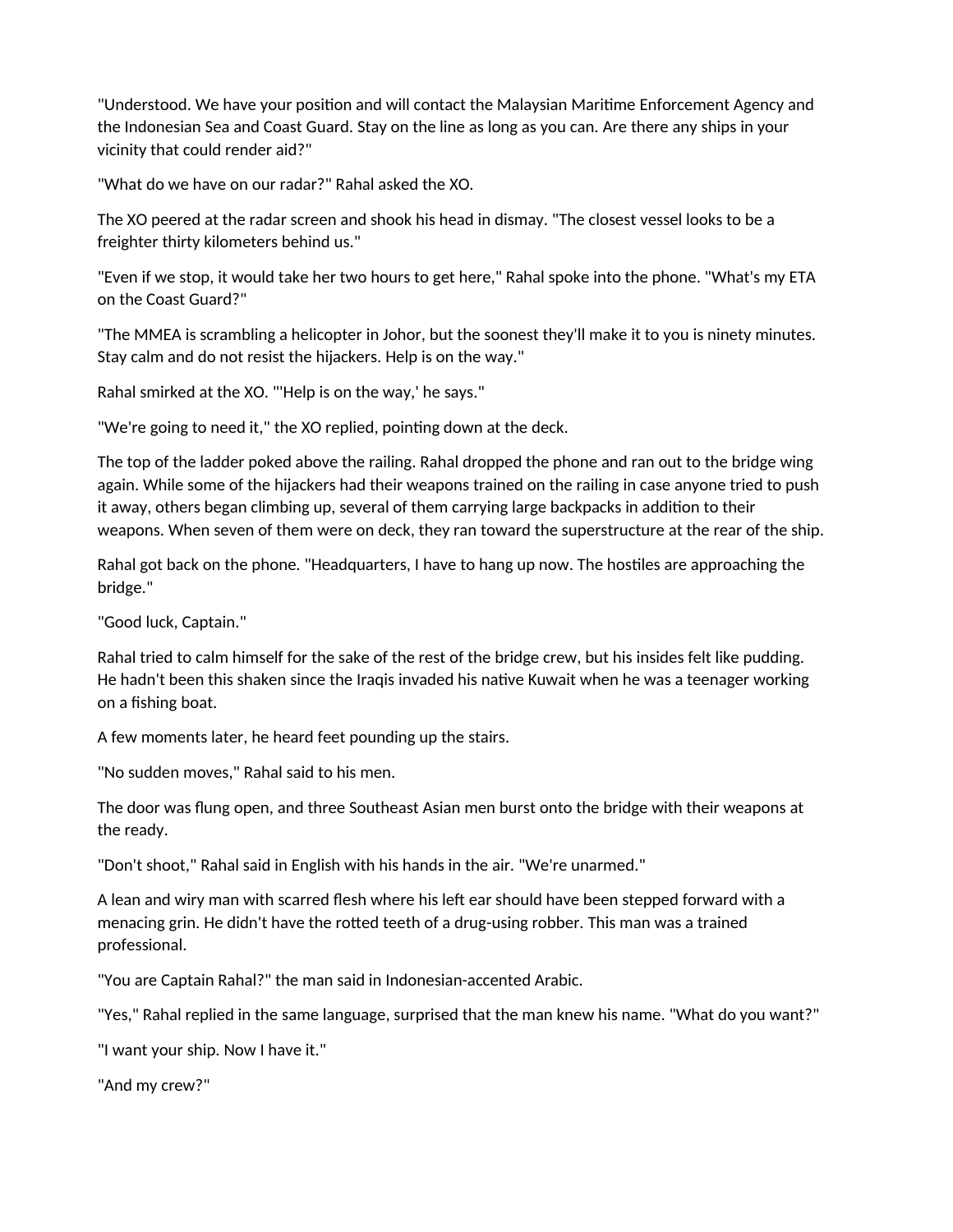One of the hijackers went to the controls and set the engines to full stop.

"If you and your crew behave, you will depart the ship with me, and we will ransom you. If no one pays, then we will kill you."

Rahal nodded. "We'll cooperate. And my company will pay your ransom."

"That's very good to hear," the scarred hijacker said. "Because if you give us any trouble, I'll leave all fifteen of you on board, and you can go down with your ship when I blow it up in the strait."

Two

Ravenhall, Australia

April Jin paced around her beat-up Ford as she waited in the parking lot of the Ravenhall Correctional Centre. Although the asphalt was already baking from the morning sun, there was no way she would set foot inside the prison doors again. She'd been coming here for three years now on weekly visits, and the sterile white walls inside reminded her of her own two-year stay at Dame Phyllis Frost Centre for women. Bile rose in her throat at the thought of ever walking back into the place.

The front doors of Ravenhall's main entrance finally opened, and she smiled when she saw Angus Polk strut out with a hardened look in his eyes. His erect posture and cropped hair hinted at his military background, marred only by the presence of a light beard. In his jeans and stretched T-shirt, he displayed a newfound bulk, thanks to his daily workouts in the yard, which had added definition to his tall frame. His face softened into a broad smile when he spotted his waiting wife.

Jin met her husband and melted into his arms. He lifted her from her feet as if she weighed nothing.

"You've lost weight," he said.

"Morning runs to stay in shape and light rations while dining alone."

Jin had a slim, slightly muscular figure. Her straight black hair was worn short, highlighting her lean face and dark, probing eyes.

After she gave Polk a long kiss, she said, "I can't believe they let you out."

"Free at last, thanks to my new favorite words-'early release.' Apparently all that good behavior inside paid off." They put their arms around each other and walked toward the car. "Thanks for coming to meet me," he said. "I'll be glad to get home . . . wherever that is."

"You may not like our flat much better than your cell. It's the size of a birdhouse."

"As long as you are there, it will feel like a palace." They stopped as they approached the car. "Have you been managing all right?"

"The money's been tough, I won't lie. No one wants to hire an ex-con who's sold out their government. I've found some freelance translation work, but it barely covers the bills."

"No support from our old patron?"

She shook her head. "Not a word."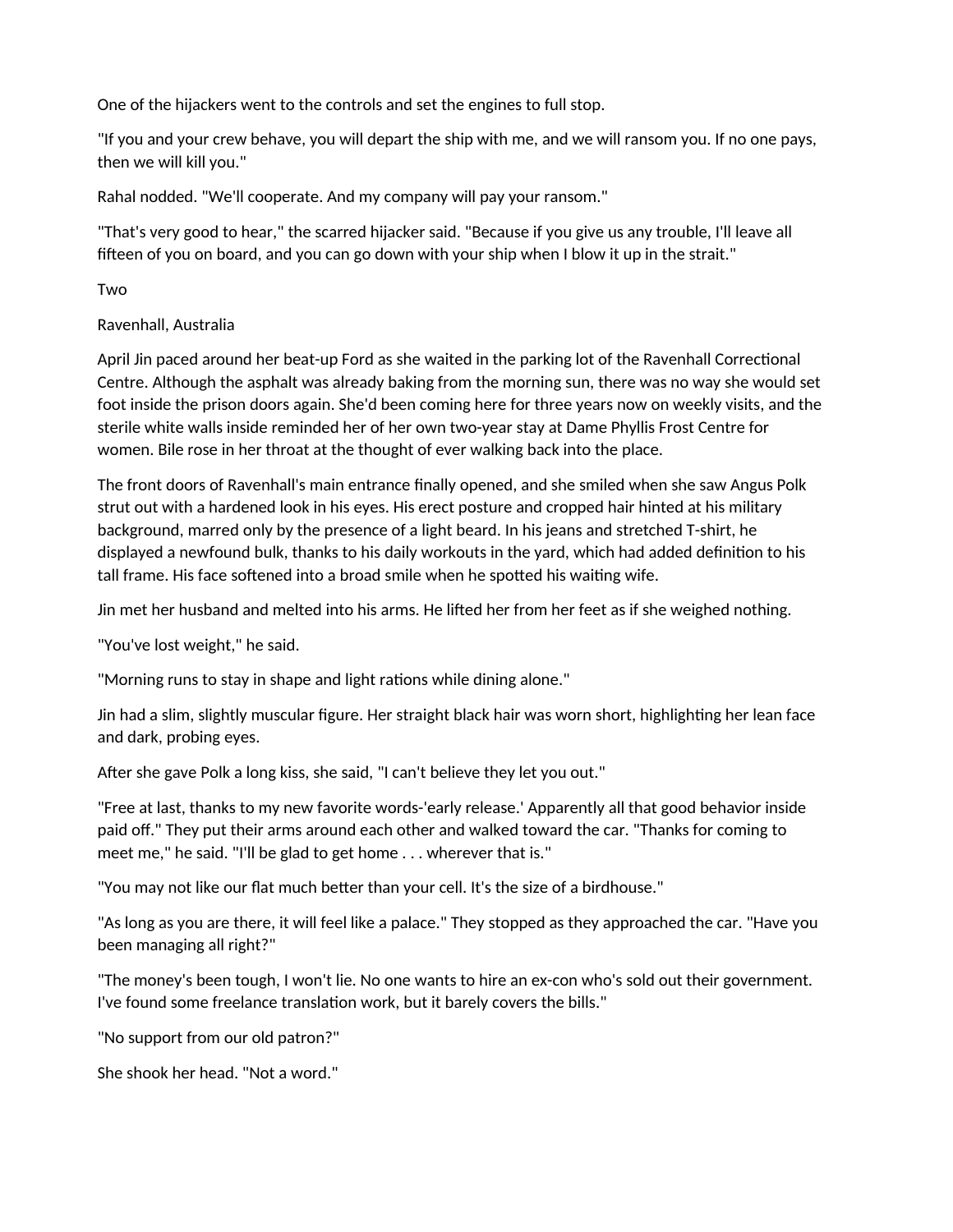"Some thanks. Well, I've got an old mate who left the service and started a small business. Maybe he'll give me some work until we sort things out." He patted the hood of the car. "Mind if I drive? I kind of missed it."

Before she could pass over the car keys, a limousine pulled into the lot and slowly cruised toward them.

"Now, that's how to depart the joint in style," Polk said.

To Jin's surprise, it stopped right in front of them. The chauffeur got out and opened the rear door for a man in a tailored pin-striped suit. An attorney for sure. Jin had seen enough in her life to spot one instantly.

He held out a card. "Mr. Polk and Ms. Jin, I'm William Campbell."

He didn't ask if that was who they were. He knew.

"What's this about?" Polk asked as he took the card.

"I represent the estate of Lu Yang. Would you please join me?" He gestured for them to get in the limo.

"Did you say 'the estate' of Lu Yang?" Jin asked.

"Yes. I'm afraid he recently passed."

Jin and Polk looked at each other in surprise.

"I'm afraid I can't discuss any details here," Campbell said. "But I can assure you that this does not concern any of your criminal matters. In fact, I believe you will find the reason for our meeting most beneficial."

Jin looked at her battered truck, and Campbell said, "If you like, we can have your vehicle towed to a car lot for sale. When our business is concluded, you will no longer need it. Alternatively, you may drive to our offices on your own, but I think you will find the limousine more comfortable."

Jin and Polk looked around. Their past dealings with Lu Yang had always been highly secretive, and always through a third party. Sending a limo to pick them up, in front of a prison no less, was highly out of character. But then again, the man was now dead.

Jin and Polk climbed into the limo, settling into the luxurious leather seats across from Campbell.

As it drove off, Polk leaned over and asked his wife, "Did you know Lu Yang was ill?"

She shook her head. For ten years, her mother had been married to the Chinese tech mogul, though he didn't come into his extreme wealth until after they'd divorced. Jin's ex-stepfather had taken care of her mother, though, and supported Jin from afar, grooming her skills until he could put them to use for his benefit.

"When did he die?" Jin asked Campbell.

"He tragically passed away just a few days ago. More will be explained to you both when we reach Melbourne."

Jin glanced at Polk and saw a hopeful gaze in his eyes. He knew just as well as she did what that meant.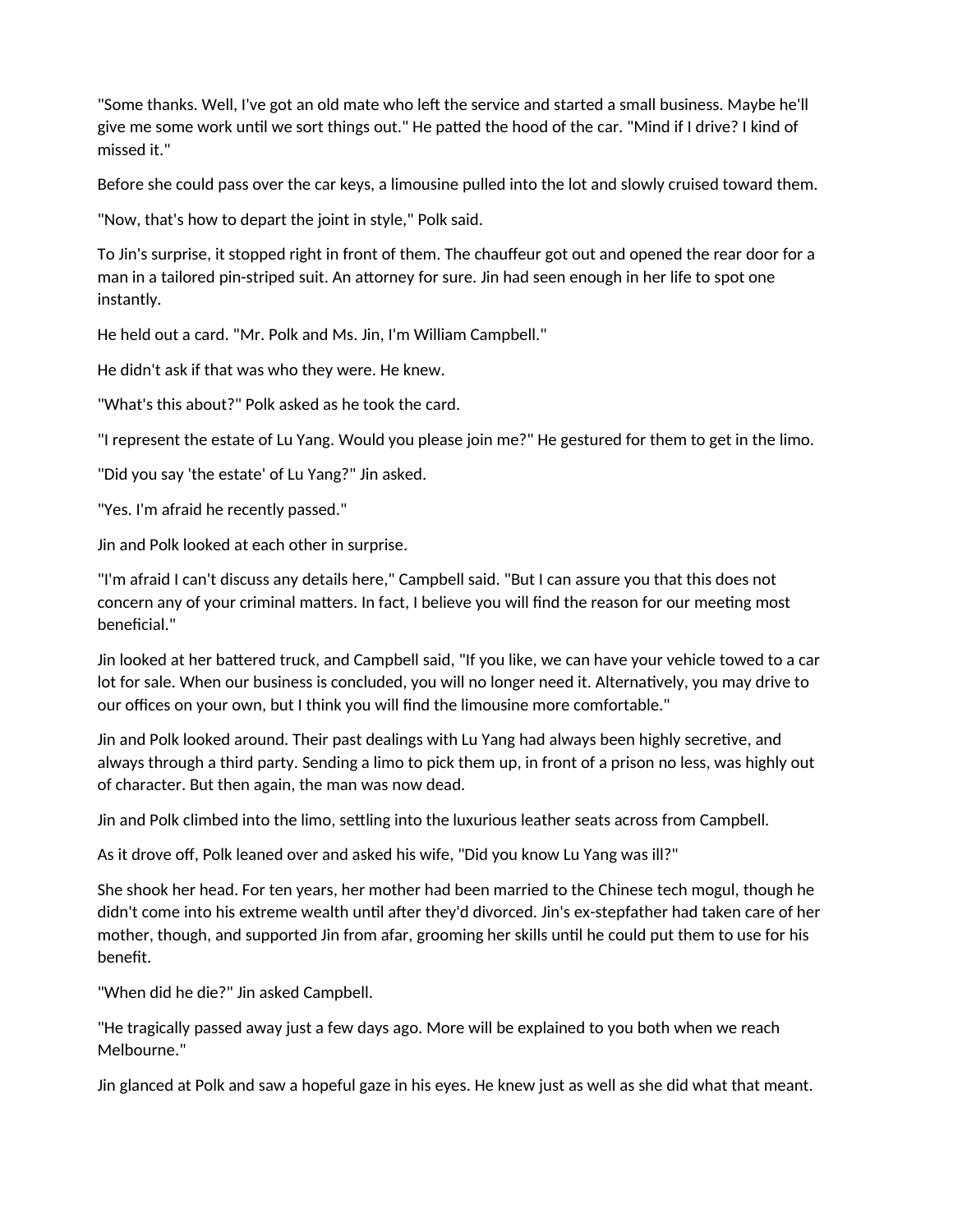They were going to a reading of her stepfather's will.

It took thirty minutes to reach downtown Melbourne, where they stopped in front of one of its glistening towers. An elevator whisked them to the fiftieth floor. Campbell ushered them into a posh conference room, where they had an expansive view of the city skyline. He pushed a button, and wall panels folded back to reveal a huge TV.

"Please," Campbell said, indicating chairs along the mahogany conference table. A silver pitcher of ice water and some glasses had been set out for them. He handed Jin a remote and a sealed envelope with her name on it. "Once I leave the room, just press play. You'll be asked for a code, which is contained in that envelope."

"You're not reading his will?" Polk asked.

"I'm afraid not. The video will explain everything."

He nodded and closed the door behind him as he left.

Polk turned to his wife and said, "What's going on here?"

"Let's find out." Jin opened the envelope and found a note card with nothing on it but a sixteen-digit number written by hand. She pressed PLAY on the remote and was prompted to enter the code.

When she did, an image of an elegant office came on the screen. At the center of the screen, seated at a desk, was Lu Yang. Jin felt her breath catch at seeing him, but she quickly saw that he was no longer the stern and strong disciplinarian she remembered.

Instead, his eyes were sunken, his hair was stringy, and the hands tented on the desk were skeletal.

"Hello, April," Lu said in English with a soft Shanghai accent, sending a jolt down her spine. "Mr. Polk, you must be there, too, as I'd required. We never met in person, but my name is Lu Yang. As you know by now, I am dead."

Jin reached for Polk's hand to steady herself.

"I realize the past few years have been difficult for you both, on account of a breach in security that was not of your doing. As you know, one of our operatives turned informant to the Australian Federal Police. He was eliminated before revealing the full extent of my operations in the country, but regrettably disclosed your respective data-gathering activities in the military's defense technology and intelligence arenas. Up till now, it has forced me to sever communications between us, for everyone's security. While you may have felt abandoned, that was not actually the case. Your defense attorneys were the best in the land, paid at my expense. And your respective early releases were no fluke. Let's just say that several members of the parole review board are sitting on thicker wallets today. But that is all in the past. Today, I need you, April. You and your husband are the only ones I can count on to carry out my last wishes."

"You're asking a lot, after what we've been through," Jin muttered.

"I realize you may be reluctant to do so," Lu said as if to answer her. "But you need me as much as I need you. Possibly more. Just five years ago, you were both models of your professions. Mr. Polk was a veteran of the Special Operations Command and a senior analyst in the Department of Defence. And